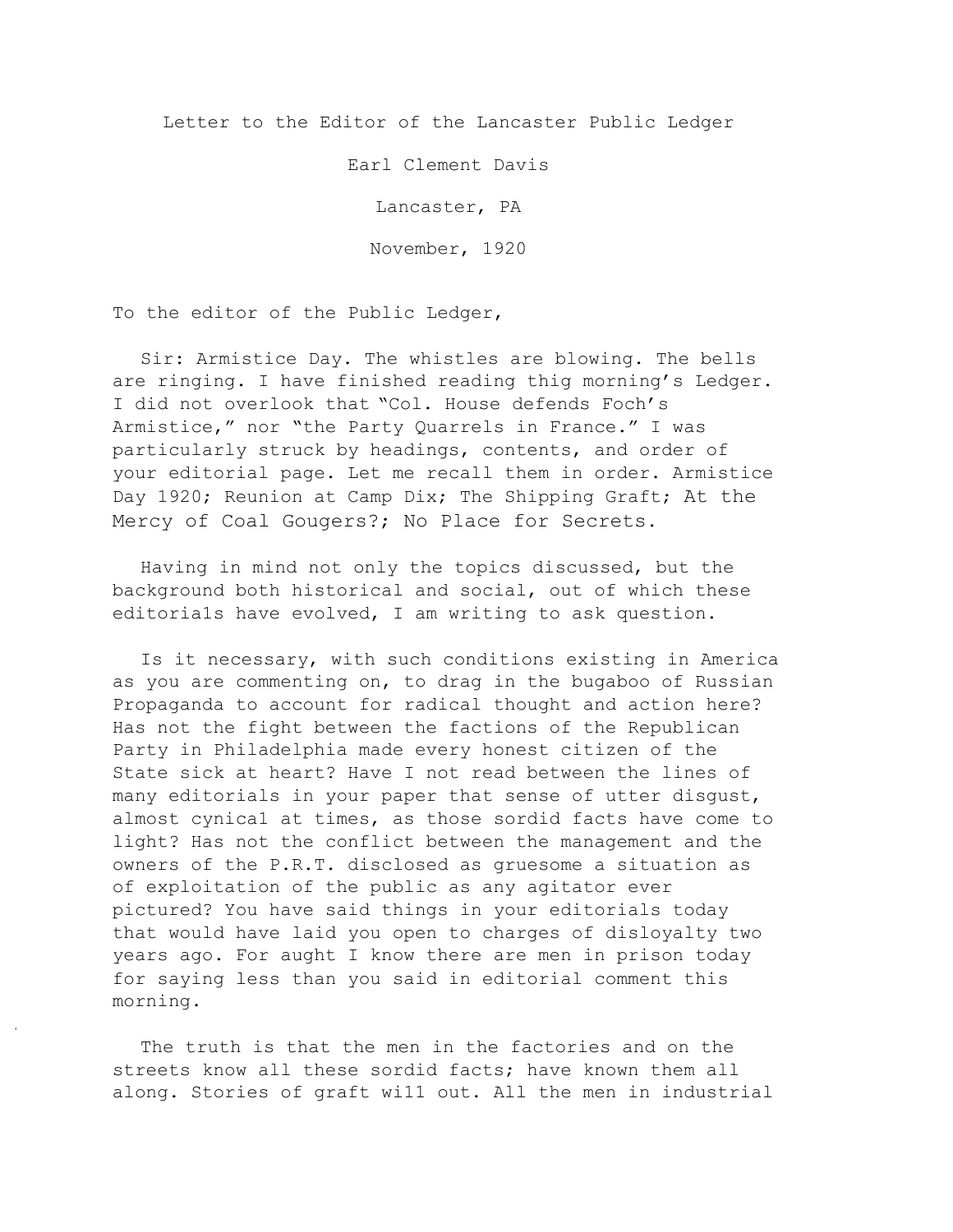plants know when the men higher up are crooked. Does not the average voter know the extent of political corruption. Every man who is bribed sells not only his vote but his faith in our form of government. Every political leader, who either directly or indirectly bribes a voter not only buys a voter, but he helps to make the very worst type of an anarchist, the man who knows that political action is bought and sold. The argument of the direct actionist may not be sound, but it is clear. His argument is that political action is worthless because political action is corrupt. Hence, if he wants an eight hour day, he gets it by strike rather than by legislation. If he wants legislation, instead of attempting to elect his legislators, he strikes to force political action. It may not be sound but it is clear and betrays one of the basic facts in our present political situation, a lack of faith in the integrity of political life.

Doubtless there are many Russians in the United States who imagine that they are Bolshevists. Doubtless there are many Russians in the United States who favor the old regime. One will offset the other in the long run. Our concern is to get at the facts in our own social order, and find out what are some of the causes of our unrest and serious discontent. Is there real hardship, real thwarting of the human spirit. What effect is the shortage of houses having on the integrity of the family life, and the health and development of children? Does the man become a radical because he sees his childrens' opportunities destroyed by corrupt politicians. Does he become a radical because he sees large numbers of his fellow citizens amassing wealth by dishonest and unjust means? We need to look to the facts of our own economic and social life. A democratic society is "No Place for Secrets." The Pilgrim fathers set the pace 300 years ago today as they thrashed out among themselves on board the Mayflower the difference between "the better part" and those "strangers" whose "discontented and mutinous speeches" made necessary this compact. "In these hard and difficult beginnings they found some discontents and murmurings arise amongst some, and mutinous speeches and carriage in other; but they were soon quelled and overcome by the wisdom, patience, and the just and equal carriage of things by the Governor and the better part